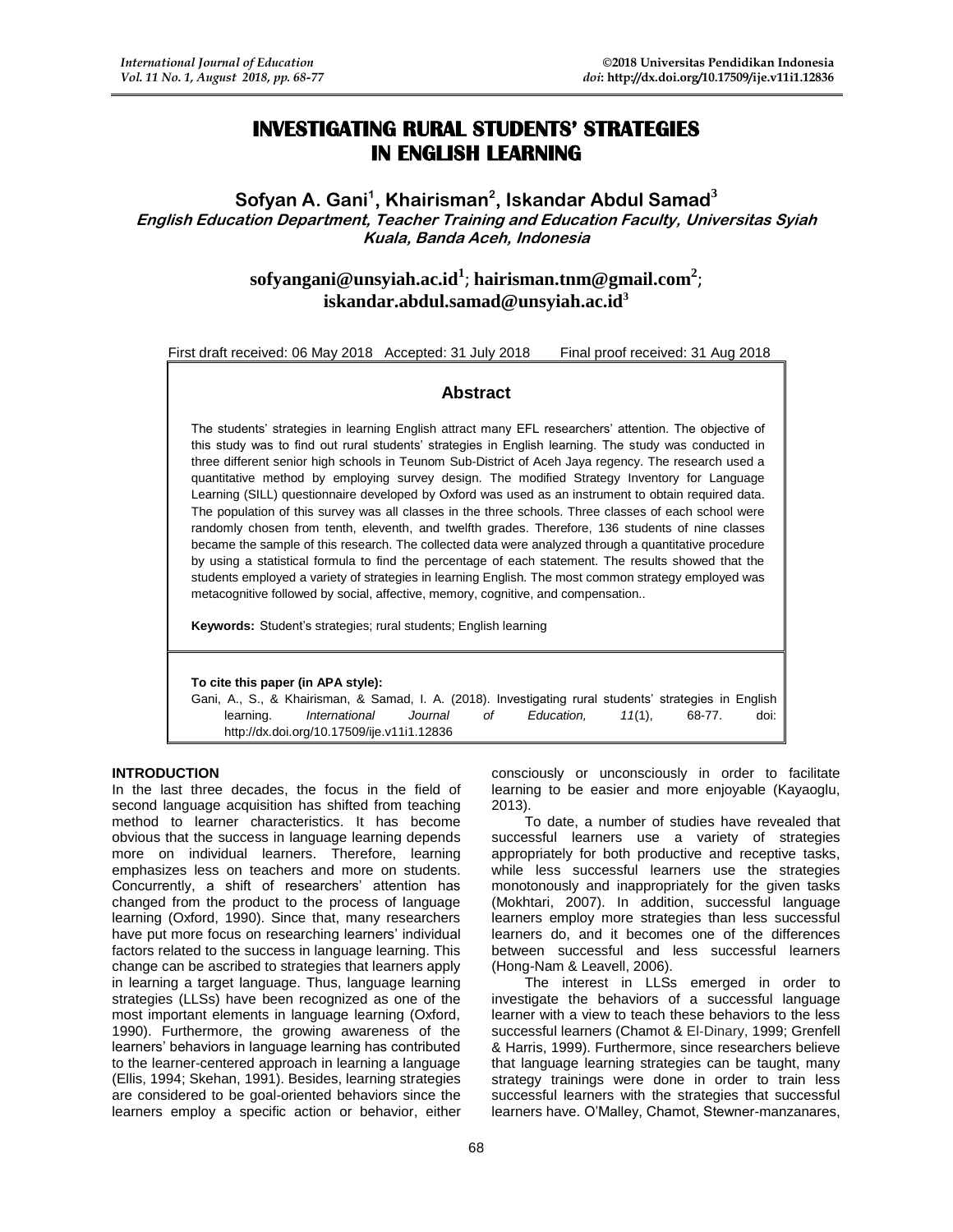Russo, and Kupper (1985), for instance, carried out a strategy training of ESL high school students. The effectiveness of the study revealed that metacognitive group performs better than cognitive group in all language aspects such as listening, speaking and vocabulary. In addition, the same study also conducted by Prokop (1989) on high and low reading score students. The finding of this study suggested that the high score students increase their strategy use effectively. In the same way, students who possess low score before also switched their ineffective strategies to the effective ones, even though as not effective as the high score students yet. He then concluded that learning strategy instruction can positively help the low score students in achieving the task objectives.

In Indonesian context, students at least are familiar with two languages since they have a variety of vernaculars. Therefore, it seems that Indonesians can effortlessly master a new language. However, it does not imply learning English is easy for Indonesians since most of them find English a very challenging language to learn. Initially, the objective of learning a language is to communicate effectively and efficiently. In Indonesia, English is an obligatory subject starting from junior high school to senior high school, but starting from July 2016, in a new curriculum, it also being a compulsory subject in the elementary level. Roughly estimated, Indonesian students had learned English for six years at formal phase. Even though they spend a great deal of time in learning English, it is not a guaranteed that they are proficient in English, especially in communication skill. Schools mostly stress English on the subject rather than on proficiency level, especially schools in rural areas.

Furthermore, self-awareness of the importance of English has been absent from most Indonesians, if not all. Thus, students view English as only a matter of subject that must be taken. In addition, practicing English in public area or even in school is considered imperious. Yet, the vernacular or Bahasa Indonesia is accepted all the time at any occasion. Such condition can easily found in the rural area. It is a common obstacle in learning English, particularly for countries whose first language is not English.

Regarding the language learning outcomes, there have been significantly differences between students in rural and urban areas, especially in Indonesia. Regardless of the methods used in teaching, learners' factors also contribute in forming themselves to be good or poor language learners such as by employing strategies in learning a language. Therefore, this study is intended to investigate rural students' strategy use in learning English.

Studies on national origin have been conducted by researchers of this area, and national origin has been considered as one of the factors which can influence learners' chosen strategies. Politzer and McGroarty (1985) in their work of investigating Asian and Hispanic students found that Hispanic students engage more in a number of communication strategies than Asian students. The Hispanic students also reported that they have a greater use of interactive strategies as

compared to Japanese and Chinese students. The authors of this study then theorize that ethnicity might have a strong influence to some effective strategies employed by students.

In addition to cultural background, O'Malley et al. (1985) in a study of Asian and Hispanic students revealed that Asian students were consistence in using repetition while learning vocabulary. On the other hand, Hispanic students enjoy exploring new strategies and had a better performance in the posttest than Asian's. Similarly, Phillips (1991) and Mullins (1992) did several studies to identify whether or not national origin can influence the chosen strategies. Phillips (1991) identified that Asian university students preferred to use compensation, metacognitive and social strategies. Also, Mullins (1992) who used SILL as the instrument to investigate university students in Thailand reported that metacognitive, compensation and cognitive strategies were more preferable than other types of strategies.

Meanwhile, there have been no studies examining selection of learning strategies by EFL learners in certain geographical setting. Therefore, the present study would fill in the gap by investigating EFL rural students' strategies in learning English.

# **Definitions of Learning Strategy**

Strategies in Language learning have long been connected with effective language learning (e.g. Green & Oxford, 1995; Hsiao & Oxford, 2002). As a result, it is claimed that good learners use a lot more strategies than less skillful learners do (Ehrman & Oxford, 1990; Green & Oxford, 1995).

O'Malley and Chamot (1990) consider strategies as consciously employed techniques by learners to enhance their improvement in language learning*.* "Conflicting views" is the word used by Cohen (1998, cited in Kausar, 2012), while Ellis (1994) uses the word "fuzzy" in defining language learning strategies and provides some characteristics of the strategies. He then characterizes strategies as (1) the general approaches along with specifics actions employed by learners in language learning, (2) strategies are problemorientated, (3) strategies directly contribute to the learners with the information that they can process, (4) strategies are consciously applied by learners in their efforts of language learning.

In addition, Weinstein and Mayer (1986, cited in Ellis, 1994) define learning strategies as learners' behaviors and thoughts used during learning process which can influence their encoding process. Similarly, Rubin (1987, cited in Ellis, 1994) views learning as learners' action that contributes to the language system development and directly affects learning. In the 1990s, researchers also provide various definitions of learning strategies. O'Malley and Chamot (1990), for example, see learning strategies as special behaviors that learners employ in order to ease the learning, comprehending and retaining new knowledge. Learning strategies also defined as specific actions used by the learners to be able to learn faster, easier, more self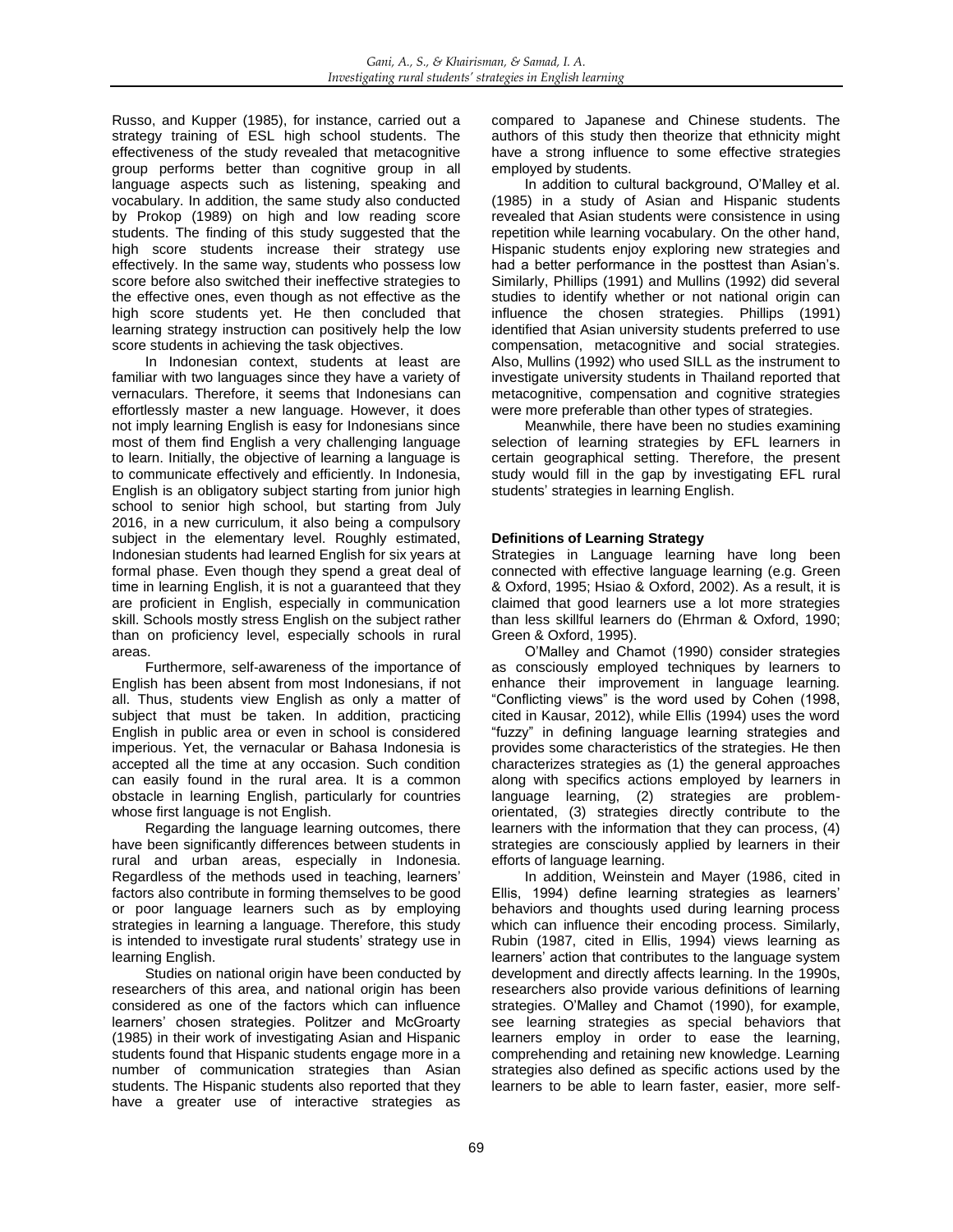directed, more enjoyable, more effective and more transferable to the new circumstances (Oxford, 1990).

According to Macaro (2001), the arising of various definitions of learning strategies is mainly depended on researchers' interest or sphere. Similarly, McDonough (1995, cited in Macaro, 2001) provides a number of terms which used interchangeably with learning strategies such as language skills, a mechanism to compensate, action plans and language processes. However, the exact definition of language strategies seems to be no consensus among researchers.

Apart from the terms and definitions above, this study adopts the definition of learning strategies provided by Oxford. It is because the definition has been widely used by many researchers and it is the most applicable definition.

#### **Classification of Learning Strategies**

Learning strategies, referring to Chammot and Kupper (1989)*,* are classified into cognitive, metacognitive and Cognitive strategies encompass behaviors, actions or techniques employed to ease learners in knowledge acquisition. Metacognitive strategies are techniques the learners use to control their process of learning through planning, monitoring, evaluating and modifying (Rubin, 1981). Socio-affective strategies are techniques the learners use such as by asking for clarification, cooperating, imitating and repeating.

Rubin (1981) classifies learning strategies into direct strategies and indirect strategies. The direct strategies are divided into clarification or verification, memorization, monitoring, guessing, practice and deductive reasoning. In addition, the indirect strategies are divided into seeking opportunities and practices. Ku and Chang (2011) provide another dimension of learning strategies. They categorize learning strategies into motivation, attitude, anxiety and information processing. In addition, O'Malley, Chamot, Stewnermanzanares, Russo and Kupper (1985) in their research divided learning strategies into cognitive, metacognitive and social.

Nevertheless, learning strategies can also be classified differently. As Oxford (1990) divides learning strategies into two general categories. They are direct strategies, which directly involve the language learned requiring mental processing, and the indirect strategies, which provide indirect support through planning, evaluating, focusing, controlling anxiety, seeking opportunities, and cooperation. The direct strategies are grouped into memory, cognitive, and compensation strategies, while the indirect strategies are grouped into metacognitive, affective and social strategies.

In the present study, the researcher uses Oxford's classification of strategies. They are 1) memory strategies: involving how language is remembered by the learner such as by using pictures, sound similarities and key words, 2) cognitive strategies: concerning the acquisition knowledge about language by the learners like synthesizing, note-taking and reasoning, 3) compensation strategies: enabling students to handle their limited knowledge, e. g. guessing from the context,

using gestures or circumlocution, 4) metacognitive strategies: managing learning process by learner, for example by monitoring self-mistake, evaluating task and identifying self-preference and need, 5) affective strategies: regarding students' emotions and feelings such as rewarding oneself, deep breathing and identifying self-anxiety level, and 6) social strategies: concerning learning by interacting with others, for instance through clarification, asking question and look for conversation partner (Oxford, 1990, p. 8).

# **Factors Influencing Learning Strategies**

Studies on language learning strategies revealed that the choice of particular language learning strategies has been linked with a number of variables such as gender, learning styles, cultural background, national origin, motivation, language proficiency, attitudes and beliefs about language learning (e.g. Phillips, 1991; Oxford & Burry-Stock, 1995; Yang, 1999). Most of the studies were done to get a better understanding about individual differences for better language learning achievement.

#### **Gender and learning styles**

Gender variable has been shown by many studies can influence the strategies chosen especially related to social strategies. Politzer (1983) investigated university students and found that men use less social strategies compared to women. Similarly, Green and Oxford (1995) investigated English learners in Puerto Rico and revealed that women used more learning strategies that men. In this study, women frequently used cognitive, affective, memory and social strategies. In the same line, Osanai (2000) reported that the gender differences do affect the strategies chosen by learners. Based on the study of ESL university students, he concludes that female students use learning strategies more often than male students especially in terms of social and affective strategies.

In contrast, other studies also report that male students use more strategies or there is differences on the strategies chosen related to gender. As an example, Tran (1988) conducted a study among Vietnamese refugees for English acculturation and learning strategies. In this study, he uncovered that male refugees employ more strategies than female refugees for their language skills improvement. The same finding also revealed by Wharton (2000) who studied bilingual university students in Singapore. This study presents the greater use of language learning strategies by male students that tent to use metacognitive, memory and cognitive strategies.

The overall findings above have indicated the existence of gender differences in language learning strategies. Most researchers came to the conclusion that the differences in strategies use by language learners might also formed by other variables such us life experience, socialization and learning style (Wharton, 2000; Osanai, 2000; Green & Oxford, 1995; Tran, 1988; Politzer, 1983). Even though these studies have shown that women are the greater use of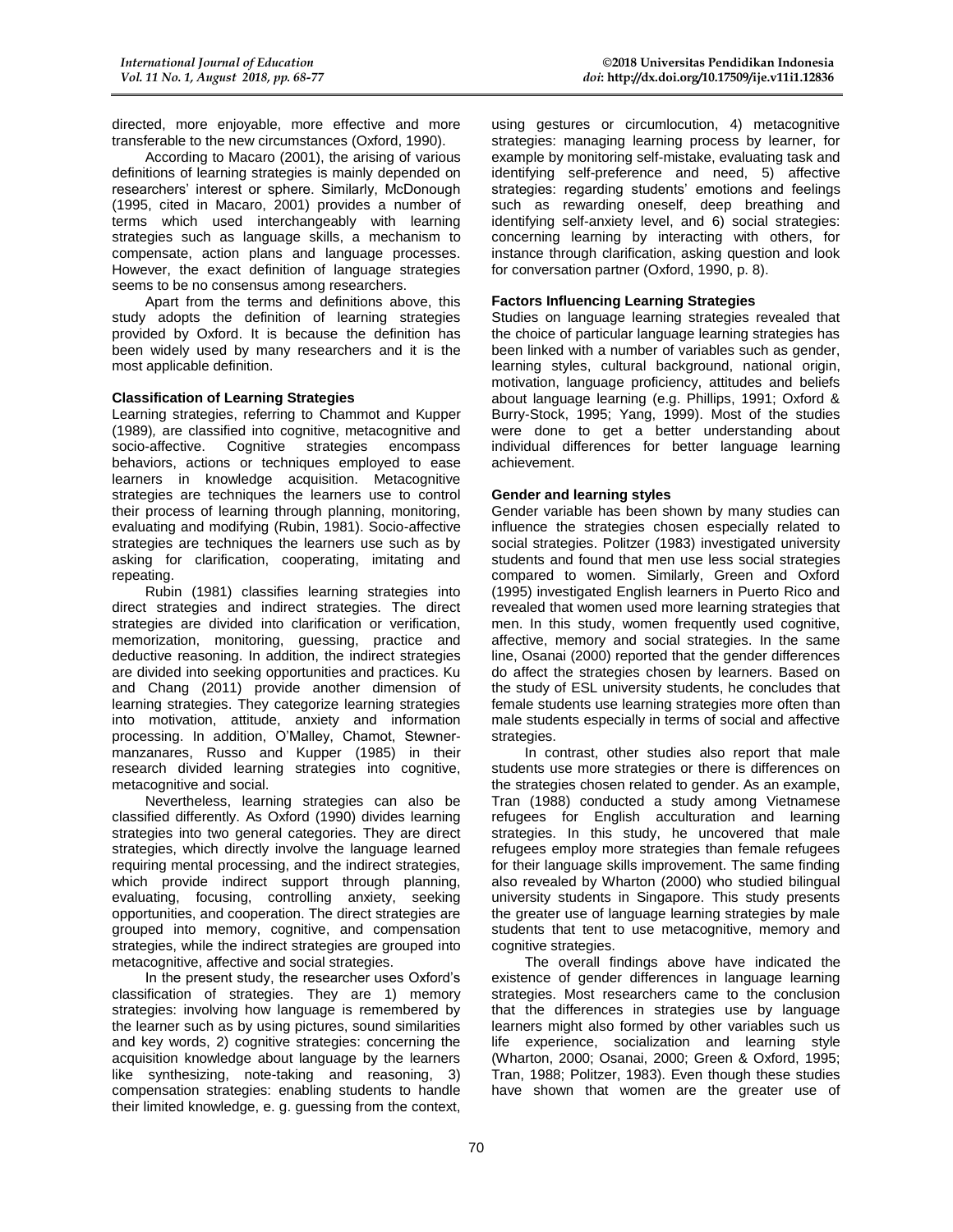language learning strategies, a decisive conclusion has not been achieved.

In addition to language learning style, it is also considered as an important variable which can determine the chosen strategies on language learning. The connection between learning styles and the learning strategies is claimed to be in existence and the learning styles may be further correlated with current cultural values (Liang, 2009). Further, Oxford (2003), proposed that learning style can make language learners feel more confident in choosing the most appropriate learning strategies in the given tasks, and of course it will lead them to perform well in the target language. In addition, many studies prove that learning style do influence the strategies chosen by the learners (e.g. Chamot & Keatley, 2004; Ehrman and Oxford, 1989). For instance, extrovert learners have preference of social strategies, while introvert learners will frequently use metacognitive strategies to support their learning process (Ehrman & Oxford, 1989).

### **Motivation and attitude**

Motivation has been long linked with language learning strategy choices. Some considerable evidence prove that motivation is able to influence students in determining their learning strategies in which lower motivated students use less strategies compared to high motivated students (Chamot & Kupper, 1989; Oxford & Nyikos, 1989; Khamkhien, 2010). As outlined by Gardner (1985), motivation is the main source which contribute to one's language learning. Specifically, Dornyei (2001), one of the well-known experts in this field, claimed that motivation is able to explain why people choose to do something and how long they will sustain the activity to pursue the goals.

A number of studies regarding motivation and strategy choice show that motivation takes an important role for language learners in determining the strategy choice. For example, Ehrman and Oxford (1989) stated that students who learn a new language for the jobrelated reasons used more and variety of strategies especially in terms of communicative skills. In particular, Prokop (1989) investigated the types of motivation of German university students and revealed that students who possess high instrumental motivation often use more types of language learning strategies appropriately to the given tasks. In a related study, Oxford (1993) in her study of Japanese high school students reported that the level of students motivation strongly influence to the strategy use in which the more students motivate in learning, the more variety of learning strategies they use.

In relation to the attitude, researchers have also found the relationship to the learning strategies. According to Bialystok (1978), he suggested that language learning strategies might be empowered by aptitude and attitude variables. Then, Bialystok (1981) made clear that the strategies chosen by students in learning a second language determined by students' attitudes, not by their aptitude. Similarly, O'Malley and Chamot (1990) in his study of strategy training surprisingly revealed that one of instructors in the study had to stop the training program since he indicated that the students had the negative attitudes together with the lack of motivation.

#### **METHODOLOGY** *Research Design*

.

The present study used the quantitative method with the survey design. The researchers conducted a survey at three different senior high schools. They were SMA 1 Teunom, SMK 1 Teunom and MAN Aceh Jaya which all of them located in Teunom district, Aceh Jaya regency of Aceh Province.

The participants of this research were 136 students of the three different senior high schools in Teunom district, Aceh Jaya.

Strategy Inventory for Language Learning (SILL) questionnaire developed by Rebecca Oxford was employed in order to get the data about students strategies used in learning English.

#### **Data Analysis**

The data elicited from students' responses to the SILL was checked for validation carefully. Then, the data was categorized based on the Liker's scale point to be inputted into the computer and then analyzed quantitatively using Microsoft Office Excel 2013. The next stage was analyzing the data in a statistical descriptive way which consisted of percentage. Lastly, the results of descriptive statistics were tabulated in the table and analyzed qualitatively.

## **RESULTS AND DISCUSSION**

#### **Results**

SILL is a questionnaire used in this research to investigate students' strategies in learning English. The SILL divides strategies into memory, cognitive, compensation, metacognitive, affective and social strategies. Thus, the results of this research are presented according to the strategies.

### *Memory Strategies*

The SILL items number 1, 2, 3, 4, and 5 focus on finding students strategies which are memory-related in retrieving information such as by using images, sounds or locations of the information itself.

#### **Table 1 Memory strategies**

|  |                                                              |      |      |      | 5*  |  |  |  |
|--|--------------------------------------------------------------|------|------|------|-----|--|--|--|
|  | I use new English words in a sentence so I can remember them |      |      |      |     |  |  |  |
|  | 10.3                                                         | 10.3 | 38.2 | 31.6 | 9.6 |  |  |  |
|  |                                                              |      |      |      |     |  |  |  |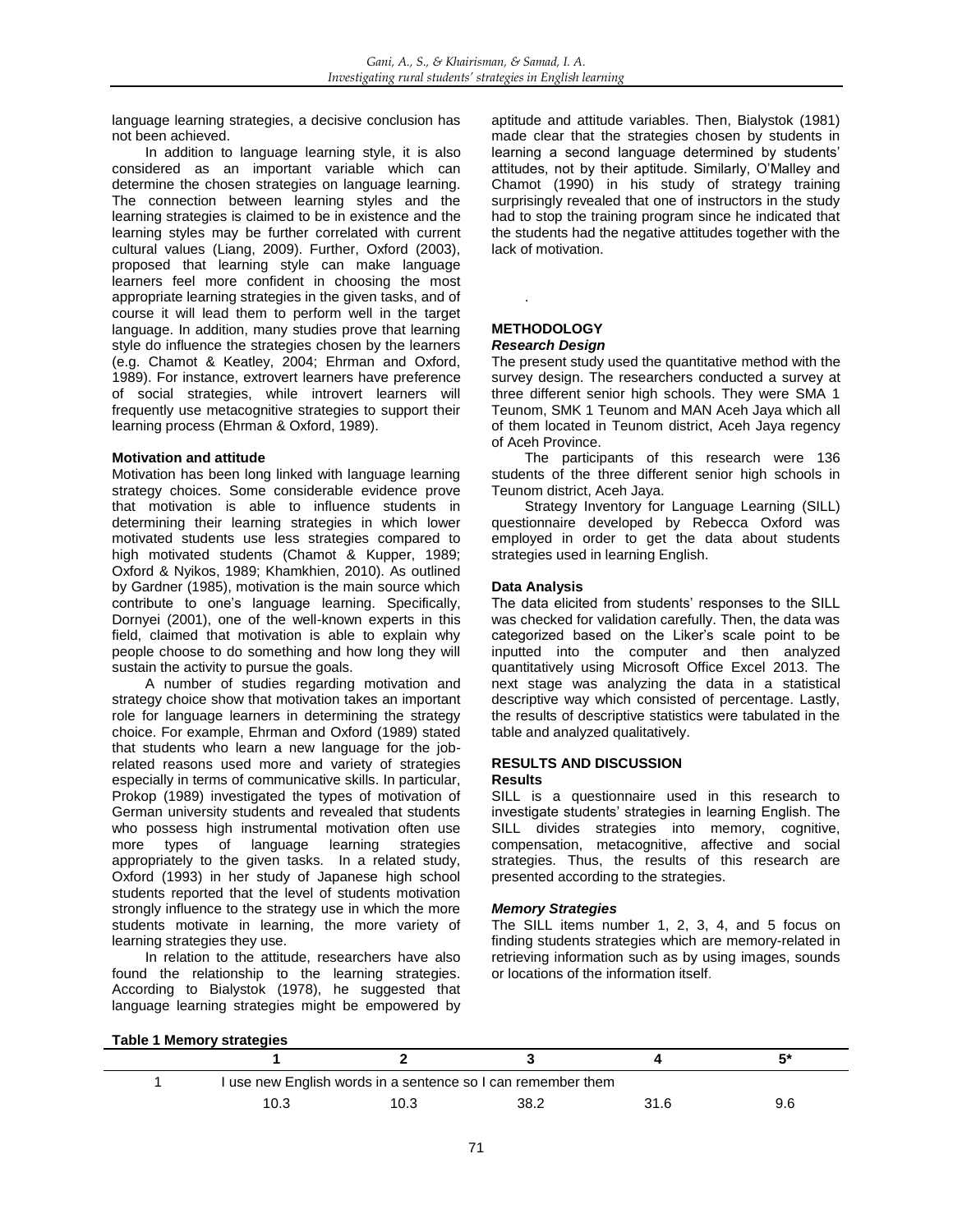| 2 | I look for new English words in either online or offline dictionary |      |                                                                                             |      |      |  |  |  |
|---|---------------------------------------------------------------------|------|---------------------------------------------------------------------------------------------|------|------|--|--|--|
|   | 4.4                                                                 | 5.1  | 23.5                                                                                        | 50.7 | 16.2 |  |  |  |
| 3 | I use flashcards to remember new English words                      |      |                                                                                             |      |      |  |  |  |
|   | 23.5                                                                | 18.4 | 35.3                                                                                        | 14.7 | 8.1  |  |  |  |
| 4 | I review English lessons often                                      |      |                                                                                             |      |      |  |  |  |
|   | 8.1                                                                 | 7.4  | 30.9                                                                                        | 24.3 | 29.4 |  |  |  |
| 5 | board                                                               |      | I remember new English words or phrases by remembering their location on the page or on the |      |      |  |  |  |
|   | 13.2                                                                | 12.5 | 32.4                                                                                        | 28.7 | 13.2 |  |  |  |

 $*1$  = Never true of me, 2 = Almost never true of me, 3 = Somewhat true of me,  $4 =$  Almost always true of me,  $5 =$ Always true of me

According to Table 1, 31.6% students mentioned that they usually used sentences to remember the new English words easily. However, 50.7% students revealed that they usually review the lesson they have learned. In addition, the same result pointed that most students (41.9%) remember the location of the words to help them remember.

Interestingly, many students with the percentage up to 50.7% stated that they usually use a dictionary to

## deal with new English words either online or offline dictionary. However, 23.5% of respondents reported that they never use flashcards as one of the strategies to remember a new English word.

### *Cognitive Strategies*

This category of SILL addresses questions about students' strategies which encompass numerous techniques, for example, note-taking, practicing in a naturalistic setting and outlining. Students' responses of this category are presented in Table 2.

# **Table 2 Cognitive strategies**

|    |                                                         |                                                | 3                                                                     |      | $5*$ |  |  |  |
|----|---------------------------------------------------------|------------------------------------------------|-----------------------------------------------------------------------|------|------|--|--|--|
| 6  |                                                         | I say or write new English words several times |                                                                       |      |      |  |  |  |
|    | 8.8                                                     | 9.6                                            | 32.4                                                                  | 28.7 | 20.6 |  |  |  |
| 7  |                                                         |                                                | I watch English language TV shows, movies or videos spoken in English |      |      |  |  |  |
|    | 14.0                                                    | 7.4                                            | 27.9                                                                  | 32.4 | 18.4 |  |  |  |
| 8  |                                                         | I like reading English articles                |                                                                       |      |      |  |  |  |
|    | 11.0                                                    | 9.6                                            | 27.9                                                                  | 25.0 | 26.5 |  |  |  |
| 9  | I write notes, messages, letters, or reports in English |                                                |                                                                       |      |      |  |  |  |
|    | 29.4                                                    | 12.5                                           | 33.1                                                                  | 14.7 | 10.3 |  |  |  |
| 10 |                                                         |                                                | I try not to translate word-for-word when I read English articles     |      |      |  |  |  |
|    | 30.9                                                    | 21.3                                           | 27.2                                                                  | 11.8 | 8.8  |  |  |  |
|    |                                                         |                                                |                                                                       |      |      |  |  |  |

 $*1$  = Never true of me, 2 = Almost never true of me, 3 = Somewhat true of me,  $4 =$  Almost always true of me,  $5 =$ Always true of me

Regarding cognitive strategies, the results of surveyed students disclosed that almost half of them remembered new English words by saying or writing them repeatedly (49.3%). Conversely, 29.4% of them never used English for their notes, letters, messages or reports.

With regard to practicing in a naturalistic setting, 50.8% students liked to watch English TV shows, movies or videos. Also, 51.5% of respondents reported that they usually read English articles. However, most of the students were eager to translate word-for-word in understanding the sentences. 52.2% of the students responded that they usually translate word-for-word when they read the English articles.

### *Compensation Strategies*

In this category, the questions asked are intended to analyze students' strategies used to overcome limited knowledge such as by using synonyms, gestures or pause words while speaking. The result of this part can be seen in Table 3.

|  |  | <b>Table 3 Compensation strategies</b> |
|--|--|----------------------------------------|
|  |  |                                        |

|    |                                                                   |      |                                                                             |      | 5*  |  |
|----|-------------------------------------------------------------------|------|-----------------------------------------------------------------------------|------|-----|--|
| 11 | To understand unfamiliar English words in reading, I make guesses |      |                                                                             |      |     |  |
|    | 26.5                                                              | 20.6 | 33.1                                                                        | 16.2 | 3.7 |  |
| 12 |                                                                   |      | When I can't think of a word during an English conversation, I use gestures |      |     |  |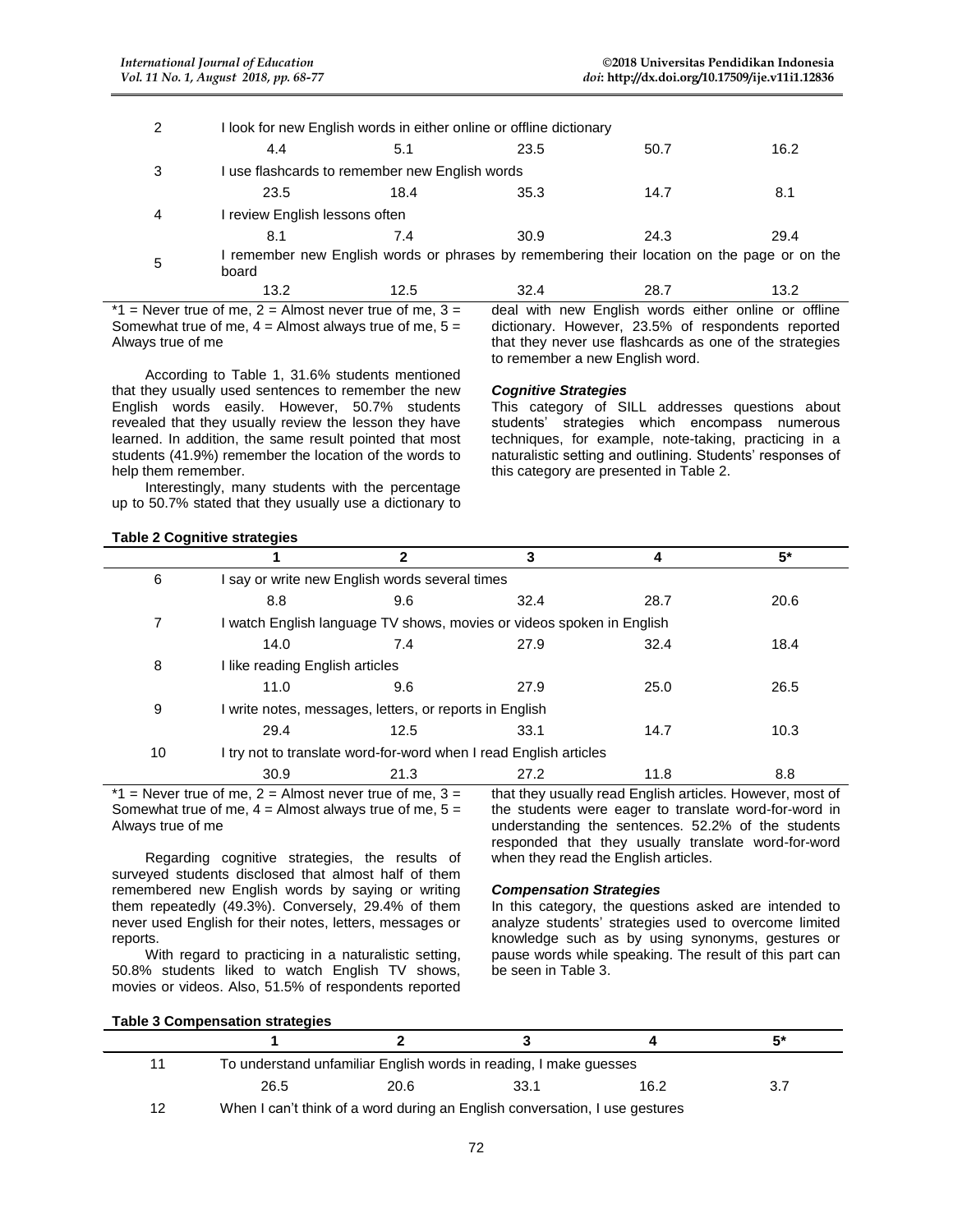|    | 23.5                                             | 11.8 | 29.4                                                                     | 26.5                                                                                                | 8.8  |  |  |
|----|--------------------------------------------------|------|--------------------------------------------------------------------------|-----------------------------------------------------------------------------------------------------|------|--|--|
| 13 |                                                  |      | I try to guess the other person will say next in an English conversation |                                                                                                     |      |  |  |
|    | 27.2                                             | 16.2 | 27.2                                                                     | 22.8                                                                                                | 6.6  |  |  |
| 14 | I read English without looking up every new word |      |                                                                          |                                                                                                     |      |  |  |
|    | 22.1                                             | 19.1 | 25.0                                                                     | 22.1                                                                                                | 11.8 |  |  |
| 15 | thing                                            |      |                                                                          | If I can't think of an English word during conversation, I use a word or phrase that means the same |      |  |  |
|    | 12.5                                             | 12.5 | 33.8                                                                     | 33.8                                                                                                | 7.4  |  |  |

 $*1$  = Never true of me, 2 = Almost never true of me, 3 = Somewhat true of me,  $4 =$  Almost always true of me,  $5 =$ Always true of me

Guessing is usually a very common strategy used by language learners to handle their limitations, but the data of this study present that 47.1% of the students were low in use of guessing strategy. Also, 43.4% of the students were low in frequency use of guessing what will come next in a conversation. Similarly, most surveyed students (42.2%) rarely used the context in order to comprehend the English readings, while many of them still focused on word-by-word.

the words to speak up. The last item of this category is the most frequently used strategy with up to 41.2% of students claimed that they usually used a word or phrase that has the same meaning to overcome their limitation of vocabulary knowledge.

### *Metacognitive Strategies*

The five items of this category concern finding information related to students strategies in managing their learning process, for example by monitoring mistakes, focusing, arranging study space and schedule, task evaluating and identifying learning style preference and paying attention. The full report of students' responses is presented in Table 4.

However, using gesture during the conversation was used by 35.3% of students if they could not think of **Table 4 Metacognitive strategies**

|    |                                                      | $\mathbf{2}$                                                               | 3    |                                                   | $5^*$ |  |  |
|----|------------------------------------------------------|----------------------------------------------------------------------------|------|---------------------------------------------------|-------|--|--|
| 16 |                                                      | I try to find as many ways as I can to practice my English speaking skill  |      |                                                   |       |  |  |
|    | 6.6                                                  | 6.6                                                                        | 19.9 | 34.6                                              | 32.4  |  |  |
| 17 |                                                      | I notice my English mistakes and use that information to help me do better |      |                                                   |       |  |  |
|    | 5.1                                                  | 6.6                                                                        | 23.5 | 34.6                                              | 30.1  |  |  |
| 18 | pay attention when someone is speaking English       |                                                                            |      |                                                   |       |  |  |
|    | 1.5                                                  | $2.2^{\circ}$                                                              | 16.9 | 33.8                                              | 45.6  |  |  |
| 19 |                                                      | I plan my schedule so I will have enough time to study English             |      |                                                   |       |  |  |
|    | 26.5                                                 | 14.7                                                                       | 26.5 | 13.2                                              | 19.1  |  |  |
| 20 |                                                      | I look for opportunities to read as much as possible in English            |      |                                                   |       |  |  |
|    | 24.3                                                 | 15.4                                                                       | 27.2 | 23.5                                              | 9.6   |  |  |
|    | $=$ Never true of me 2 = Almost never true of me 3 = |                                                                            | ∩f   | use Similarly few of the surveyed students looked |       |  |  |

 $*1$  = Never true of me, 2 = Almost never true of me, 3 = Somewhat true of me,  $4 =$  Almost always true of me,  $5 =$ Always true of me

of use. Similarly, few of the surveyed students looked for opportunities to read English a lot. This kind of strategy used only by 33.1% of them.

In terms of practice, as shown in Table 4, 67% students of the study reported their high efforts of looking for a chance to practice their English as many as possible. Also, 64.7% of the students usually reviewed their own mistakes in order to improve their English. In addition, most of the students with 79.4% reported that they paid much attention to someone who is speaking English.

However, the time management for studying strategies was low in use with only 41.2% of them compared to 32.3% of those who have a high frequency

# *Affective Strategies*

All of the questions in this category deal with students' emotions and feeling to the language learning task such as identifying the self-anxiety level and rewarding oneself for good performance. Students' feedbacks to this category are available in Table 5.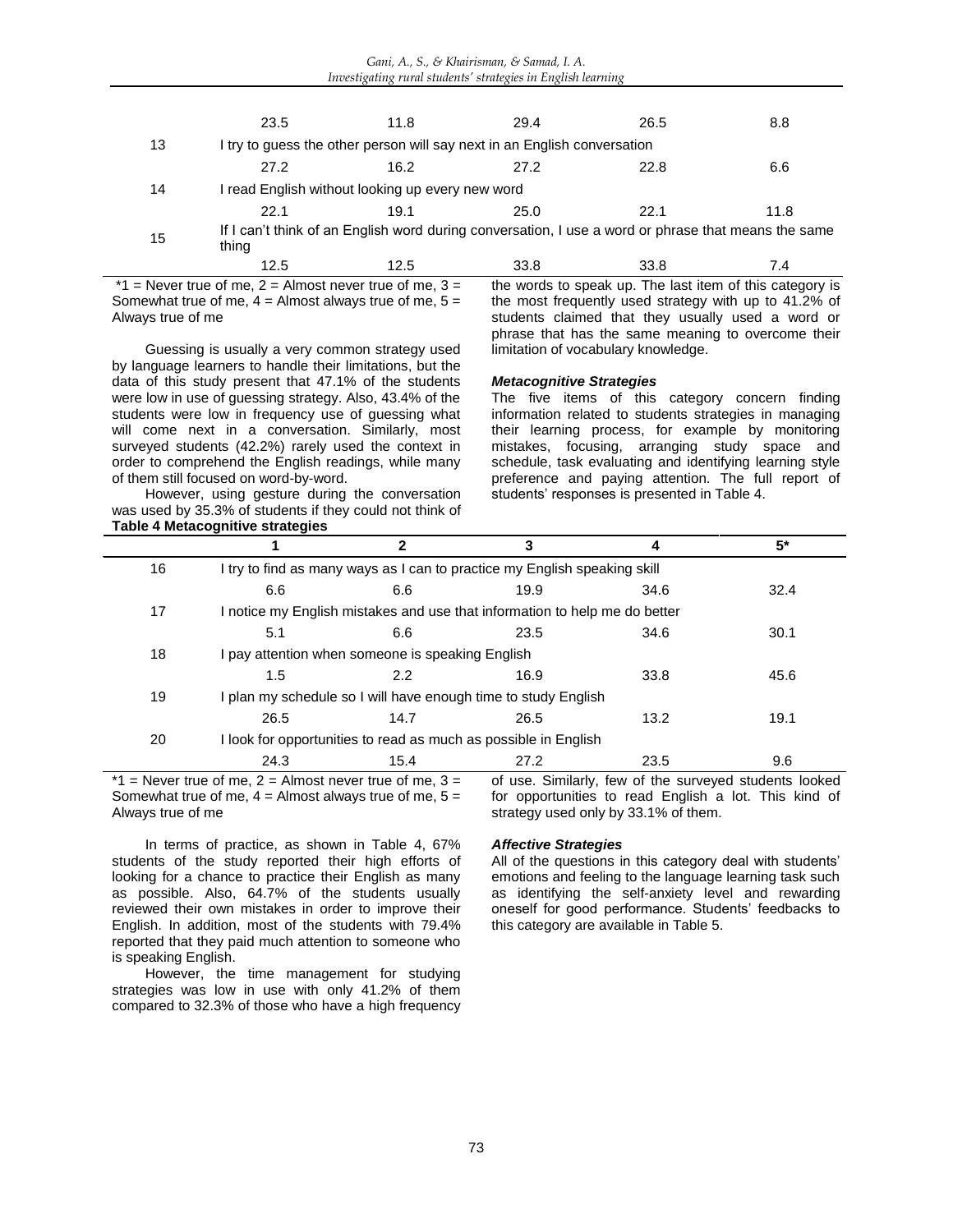# **Table 5 Affective strategies**

**Table 6 Social strategies**

|    |                                                                                                                |                                                                               | 3    |      | $5*$ |  |
|----|----------------------------------------------------------------------------------------------------------------|-------------------------------------------------------------------------------|------|------|------|--|
| 21 |                                                                                                                | I try to relax whenever I feel afraid of speaking English                     |      |      |      |  |
|    | 9.6                                                                                                            | 7.4                                                                           | 25.0 | 30.9 | 27.2 |  |
| 22 |                                                                                                                | I encourage myself to speak English even when I am afraid of making a mistake |      |      |      |  |
|    | 2.2                                                                                                            | 6.6                                                                           | 22.1 | 30.9 | 38.2 |  |
| 23 |                                                                                                                | I feel relief and proud when I do well in English                             |      |      |      |  |
|    | 19.1                                                                                                           | 14.7                                                                          | 30.1 | 19.1 | 16.9 |  |
| 24 | I notice if I am tense or nervous when I am studying English                                                   |                                                                               |      |      |      |  |
|    | 7.4                                                                                                            | 8.1                                                                           | 31.6 | 38.2 | 14.7 |  |
| 25 | I talk to someone else about how I feel when I am learning English                                             |                                                                               |      |      |      |  |
|    | 22.1                                                                                                           | 14.0                                                                          | 27.9 | 19.1 | 16.9 |  |
|    | $*1$ = Never true of me, 2 = Almost never true of me, 3 =<br>High frequency of used strategy was also reported |                                                                               |      |      |      |  |

 $*1$  = Never true of me, 2 = Almost never true of me, 3 = Somewhat true of me,  $4 =$  Almost always true of me,  $5 =$ Always true of me

At this category of strategy, as the data showed in Table 5, most students reported their high percentage use almost for all subcategory items. For example, 58.1% students either "almost always" or "always" stated that they overcome their afraid feeling of using English by trying to relax. In addition, whenever they were afraid of making mistake in speaking, they usually kept pushing themselves to speak instead of remain silence with up to 69.1%. With the slight difference of frequency used, 36% of them felt relief and proud when they did well in English such as in speaking, reading or writing.

by students with 38.2% "almost always" and 14.7% "always" by noticing their own anxiety when they are studying or using English. In relation to the feeling in learning English, they reported their medium use of this strategy with the percentage of 27.9%. With a small difference in percentage (22,1%), they also claimed their low use of this strategy.

#### *Social Strategies*

The SILL items in this category emphasis on identifying students strategies by involving with others such as asking for clarification, questioning and culture exploring. Responses to these items are reported in Table 6.

|    |                                                      | 2   | 3                                                                             | 4                                                                                            | 5*   |  |
|----|------------------------------------------------------|-----|-------------------------------------------------------------------------------|----------------------------------------------------------------------------------------------|------|--|
| 26 |                                                      |     |                                                                               | If I do not understand something in English. I ask other person to slow down or say it again |      |  |
|    | 5.1                                                  | 7.4 | 24.3                                                                          | 30.1                                                                                         | 33.1 |  |
| 27 |                                                      |     | I ask someone (teacher or friend) to correct my mistakes when I speak English |                                                                                              |      |  |
|    | 3.7                                                  | 6.6 | 19.1                                                                          | 27.9                                                                                         | 42.6 |  |
| 28 | I practice English with other students               |     |                                                                               |                                                                                              |      |  |
|    | 13.2                                                 | 2.9 | 24.3                                                                          | 29.4                                                                                         | 30.1 |  |
| 29 | I ask questions in English                           |     |                                                                               |                                                                                              |      |  |
|    | 16.9                                                 | 9.6 | 33.1                                                                          | 22.8                                                                                         | 17.6 |  |
| 30 | I try to learn about the culture of English speakers |     |                                                                               |                                                                                              |      |  |
|    | 27.9                                                 | 8.8 | 28.7                                                                          | 16.9                                                                                         | 17.6 |  |

 $*1$  = Never true of me, 2 = Almost never true of me, 3 = Somewhat true of me,  $4 =$  Almost always true of me,  $5 =$ Always true of me

Communicate with others is one of the best ways to improve the fluency in learning a language. It is also experienced by students in this survey, as can be seen in Table 6, in which 59.5% of students claimed they use this strategy frequently in order to sharpen their communication skill. However, 33.1% of students reported their medium use of asking questions in English.

In terms of receiving feedback from others either from teachers or friends, 70.5% students confirmed their high use of this strategy in order to improve their speaking ability. In addition, negotiating while conversation takes place usually happen in order to receive the information well. As data in the Table 6 shows that 63.2% of the students either "almost always" or "always" used this strategy to receive complete message from interlocutors by asking to slow down the speaking speed or even asking for repetition. However, learning English speaker cultures fell to the medium use of strategy with 28.7%. In addition, it has a slightly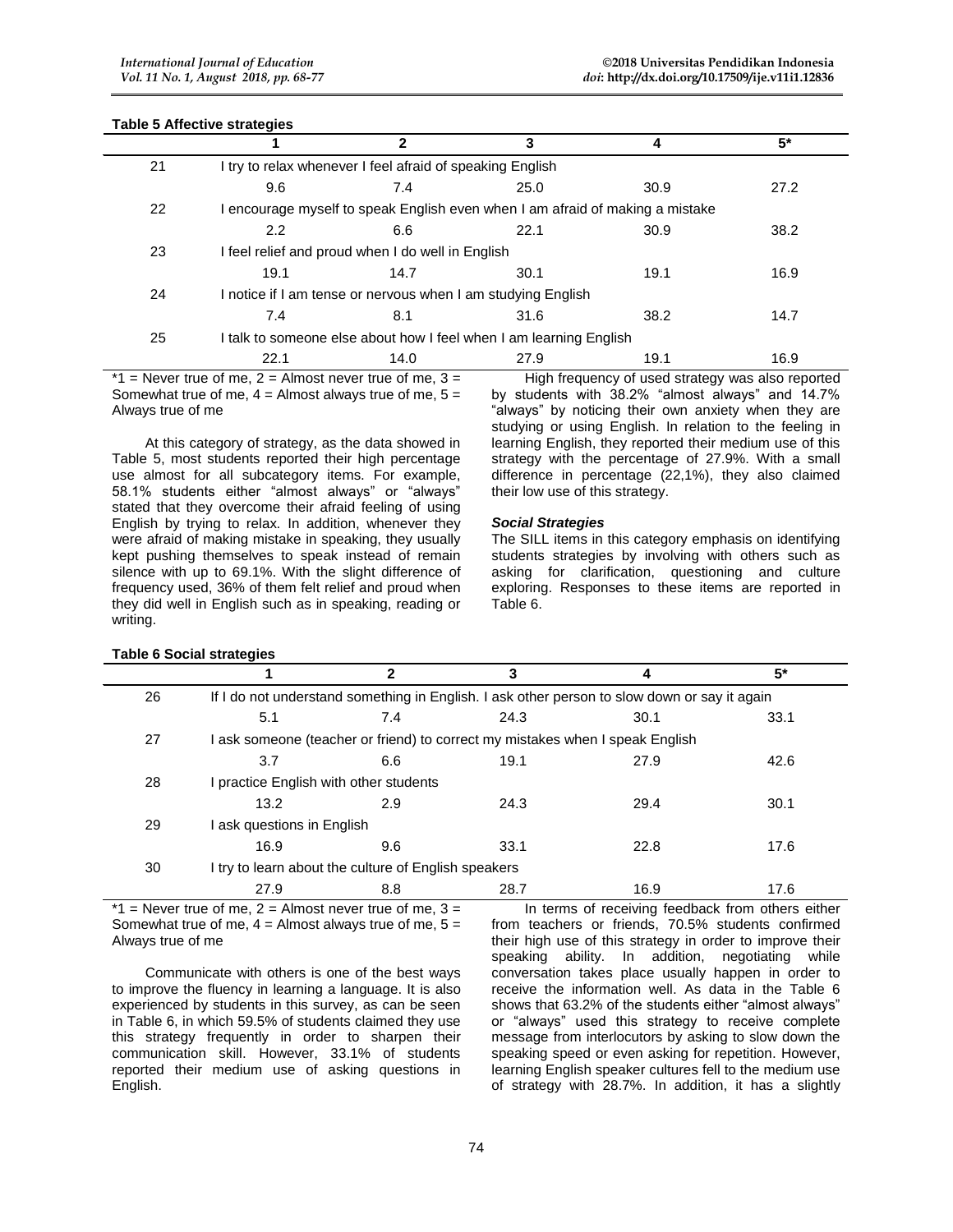difference with 27.9% of them who reported their low use of this strategy.

# **DISCUSSION**

Based on the findings, the data showed that the most common strategy used by the students was metacognitive followed by social, affective, memory, cognitive, and compensation. However, in this study, the researchers only focus on discussing the three most common category strategies employed by the students.

The most-preferred strategy used by the senior high school students in Teunom district was metacognitive strategies, which involve managing learning process such as monitoring their own mistakes, focusing and finding ways to use English. The same findings also found by others researchers (Khalil, 2005; Kausar, 2012). However, this strategy was the least in frequency use amongst Iranian students (Abedini, Rahimi & Zara-ee, 2011). The reason mentioned by the researcher was due to Iranian classrooms being more teacher-centered, where the teacher is the only person who can speak in the class. At this point, students have less opportunity to speak as one of the ways to practice their English. In addition, this finding contradict to the Oxford's (1990) claim in which "metacognitive strategies are extremely important, but the research shows that the learners use these strategy sporadically and without much sense of their importance"

The second most popular strategy employed by students in Teunom district was social strategy which involves questioning and asking for clarification. The current findings support Wharton's finding (2000) who studied Japanese and French learners' strategies in learning English. In the present study, the majority of students preferred to ask their teacher or friend to correct their mistakes while speaking and asked for clarification when they did not understand something in a conversation. The preference of this strategies might reflect the methods used in the teaching and the ways of English learning in the classroom which probably teacher encouraged students to engage more while teaching-learning took place. It is, however, different from what has been found by Li (2010) and Kausar (2012), where social strategies were the least used strategies by students in their research. In addition, a good number of students also reported that they usually practiced their English with other students.

Affective strategies fell to be the third most strategies used by students in this study. Yet, most of the previous research found that this type of strategies as the least frequent used (Oxford, 1993; Hong-Nam & Leavell, 2006; Mokhtari, 2007; Lai, 2009). However, in the present study affective strategies emerged as the third most popular strategies used by the students. It indicated that most students in the study aware of their emotions and feelings when learning English such as how to relax and encourage themselves to use English even when they are afraid of making mistakes.

### **CONCLUSION**

The present survey research was conducted in three different senior high schools in the Teunom Sub-District of Aceh Jaya regency. This research was done for the purpose of investigating rural senior high school students' strategies in learning English. As proposed by Hong (2006), knowing students' strategies is essential in order to help students approach the learning appropriately. Also, strategy plays a significant role in forming someone to be a poor or successful language learner.

Senior high school students in Teunom Sub-District employed numerous strategies in learning English, where metacognitive appeared to be the most preferred. Focusing became the highest used strategy in the current research. Based on the findings, the students also favored employing social strategies such as asking someone to correct their English mistakes. In addition, the students also used their emotions and feeling to help them avoid nervousness such as trying to relax when using English even though they were afraid of making mistakes.

Some suggestions can be attained for English teaching and learning, especially at senior high school level in Teunom. First, it is noteworthy that teachers aware of students' strategies used in learning English to provide appropriate teaching and learning practices. Second, the teachers should provide activities which present learning communicatively rather than linguistically. In addition, knowing their own preferred strategies would be very helpful for the students in order to approach learning appropriately and effectively. Last, the students should employ their preferred strategies based on the context of learning.

### **REFERENCES**

- Abedini. A., Rahimi. A., & Zara-ee. A. (2011). Relationship between Iranian EFL learners' beliefs about language learning, their language learning strategy use and their language proficiency. *Procedia-Social and Behavioral Sciences, 28*, 1029-1033.
- Barcelos, A. M. F. (2000). Understanding teachers' and students' language learning beliefs in experience: A Deweyan approach (Doctoral dissertation, University of Alabama). Retrieved from

http://www.academia.edu/download/19114208/a namariaafbarcelos.pdf

- Bialystok, E. (1978). A theoretical model of second language learning. *Language Learning, 28*, 69- 83.
- Bialystok, E. (1981). The role of conscious strategies in second language proficiency. *The Modern Language Journal, 65*(1), 24-35. doi:
- Chamot, A. U., & El‐Dinary, P. B. (1999). Children's learning strategies in language immersion<br>classrooms. The Modern Language classrooms. The *Journal, 83*(3), 319-338.
- Chamot, A. U., & Keatley, C. (2004). Learning strategies of students of less commonly taught languages. In Annual Meeting of the American Educational Research Association, San Diego, CA.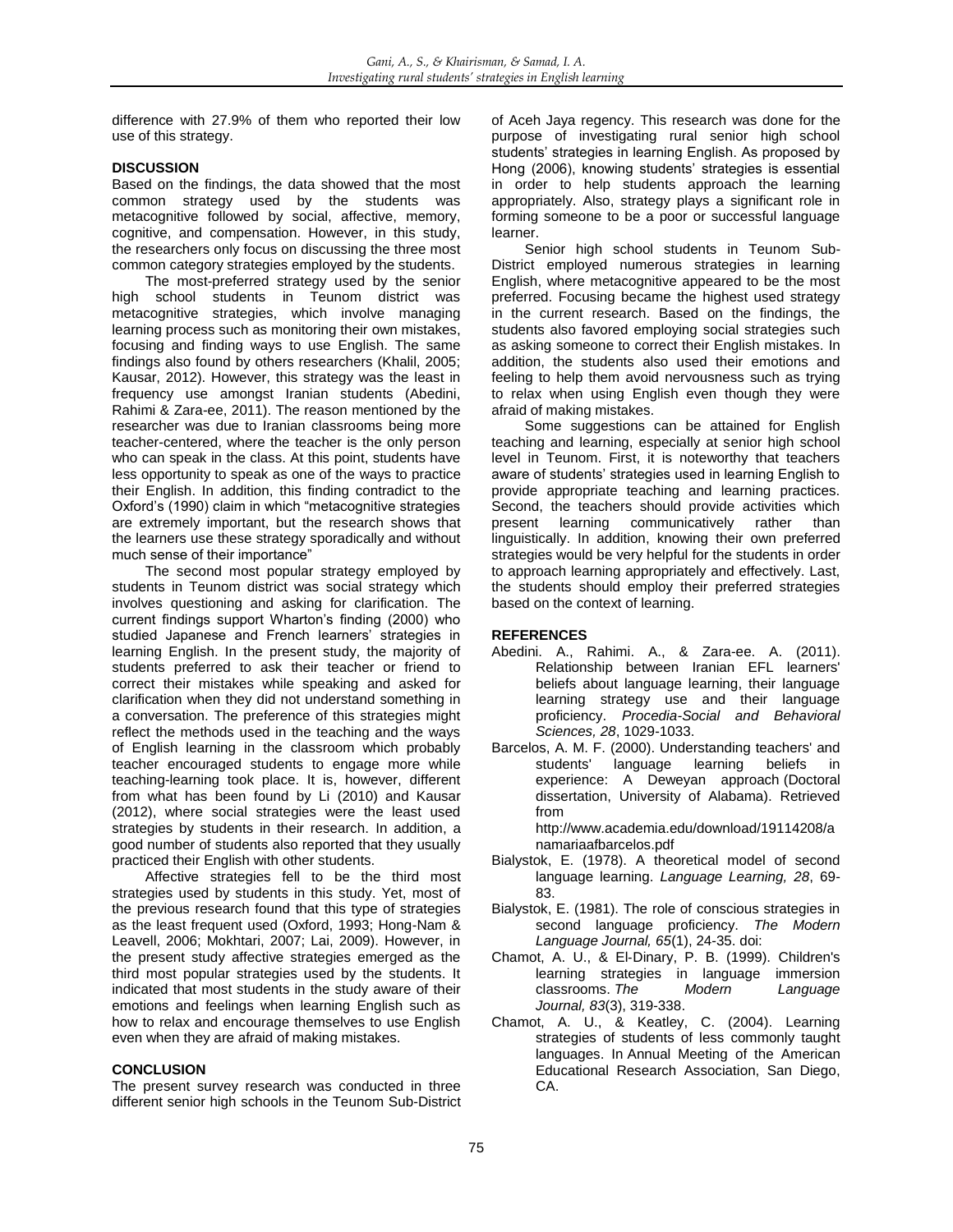- Chamot, A. U., & Kupper, L. (1989). Learning strategies in foreign language instruction. *Foreign Language Annals, 22*(1), 13-22.
- Ehrman, M. & Oxford, R. (1989). Effects of sex differences, career choice, and psychological type on adult language learning strategies. *The Modern Language Journal, 73*, 1-13.
- Ehrman, M. & Oxford, R. (1990). Adult language learning strategies in an intensive training setting. *The Modern Language Journal, 74*(3), 311–327.
- Ellis, R. (1994). *The study of second language acquisition*. Oxford: Oxford University Press.
- Gardner, R.C. (1985). *Social psychological aspects of language learning: The role of attitudes and motivation*. London: Edward Arnold.
- Green, J. (1991). Language learning strategies of Puerto Rican University students. Presented in the Annual Meeting of Puerto Rico TESOL. San Juan, PR.
- Green, M., & Oxford, R. (1995). A closer look at learning strategies, L2 proficiency and gender. *TESOL Quarterly, 29*, 261–297.
- Grenfell, M., & Harris, V. (1999). *Modern Languages and Learning Strategies: In Theory and Practice*. London: Routledge.
- Hong, K. (2006). Beliefs about language learning and language learning strategy use in an EFL context: A comparison study of Korean and bilingual Korean-Chinese university students. (Doctoral dissertation). Retrieved from http://digital.library.unt.edu/ark:/67531/metadc52 70/m2/1/high\_res\_d/dissertation.pdf
- Hong-Nam, K., & Leavell, A. G. (2006). Language learning strategy use of ESL students in an intensive English learning context. *System, 34*, 399-415.
- Hsiao, T., & Oxford, R. (2002). Comparing theories of language learning strategies: A confirmatory factor analysis. *The Modern Language Journal, 86*(3), 368–383.
- Kausar, G. (2012). Role of students and teachers beliefs in English language learning at Federal Colleges of Pakistan (Doctoral dissertation). National University of Modern Languages, Islamabad.
- Kayaoglu, M. N. (2013). Poor and good learners' language beliefs and their influence on their language learning strategy use. *Research on Youth and Language, 7*(1), 36-54.
- Khalil, A. (2005). Assessment of language learning strategies used by Palestinian EFL learners. *Foreign Language Annals, 38*(1), 108-117.
- Khamkhien, A. (2010). Factors affecting language learning strategy reported usage by Thai and Vietnamese EFL learners. *Electronic Journal of Foreign Language Teaching, 7*(1). 66-85.
- Ku, D. T., & Chang, C. S. (2011). The effect of academic discipline and gender difference on Taiwanese college students' learning styles and strategies in web-based learning environments.

*The Turkish Online Journal of Educational Technology, 10*(3), 265-272.

- Lai, Y. (2009). Language learning strategy use and English proficiency of university freshmen in Taiwan. *Tesol Quarterly, 43*(2), 255-280.
- Li, F. (2010). Relationship between EFL learners' belief and learning strategy use by English major in vocational colleges. *Journal of Language Teaching and Research, 1*(6), 858-866.
- Liang, T. (2009). Language learning strategies-the theoretical framework and some suggestions for learner training practice. *Canadian Center of Science and Education, 2*(4), 199-206.
- Macaro, E. (2001). *Learning strategies in foreign and second language classrooms*. New York: Continuum.
- Mokhtari, A. (2007). Language learning strategies and beliefs about language learning: A study of university students of Persian in the United States. (Unpublished Dissertation). Retrieved from https://www.lib.utexas.edu/etd/d/2007/mokhtaria

63798/mokhtaria63798.pdf Mullins, P. (1992). Successful English language learning strategies of students enrolled at the

- faculty of arts. Chulalongkorn University, Bangkok, Thailand. *Dissertation Abstracts International, 53*(06), 1829.
- O'Malley, J. M., Chamot, A. U., Stewner-Manzanares, G., Kupper, L., & Russo, R. P. (1985). Learning strategies application with students of English as a second language. *TESOL Quarterly, 19*, 557- 584.
- O'Malley, J. M., & Chamot, A. U. (1990). *Learning strategies in second language acquisition*. Cambridge: Cambridge University Press.
- Osanai, D. (2000). Differences in language learning between male and female, and also between Asian and Latino ESL students (Dissertation Abstract).
- Oxford R. L. & Nyikos, M. (1989). Variables affecting choice of language learning strategies by university students. *The Modern Language Journal, 73*, 291-300.
- Oxford, R. L. (1990). *Language learning strategies: what every teacher should know*. Boston: Heinle & Heinle.
- Oxford, R. L. (1993). The role of the language learner. *Annual Review of Applied Linguistics, 13*, 175- 187.
- Oxford, R. L. (Ed.). (2003). *Language learning styles and strategies*. Berlin: Mouton de Gruyter.
- Oxford, R. L., & Burry-Stock, J. A. (1995). Assessing the use of language learning strategies worldwide with the ESL/EFL version of the Strategy Inventory for Language Learning (SILL). *System, 23*(1), 1-23.
- Oxford, R.L. (1989). Use of language learning strategies: A synthesis of studies with implications for strategy training. *System, 17*(2), 235–247.